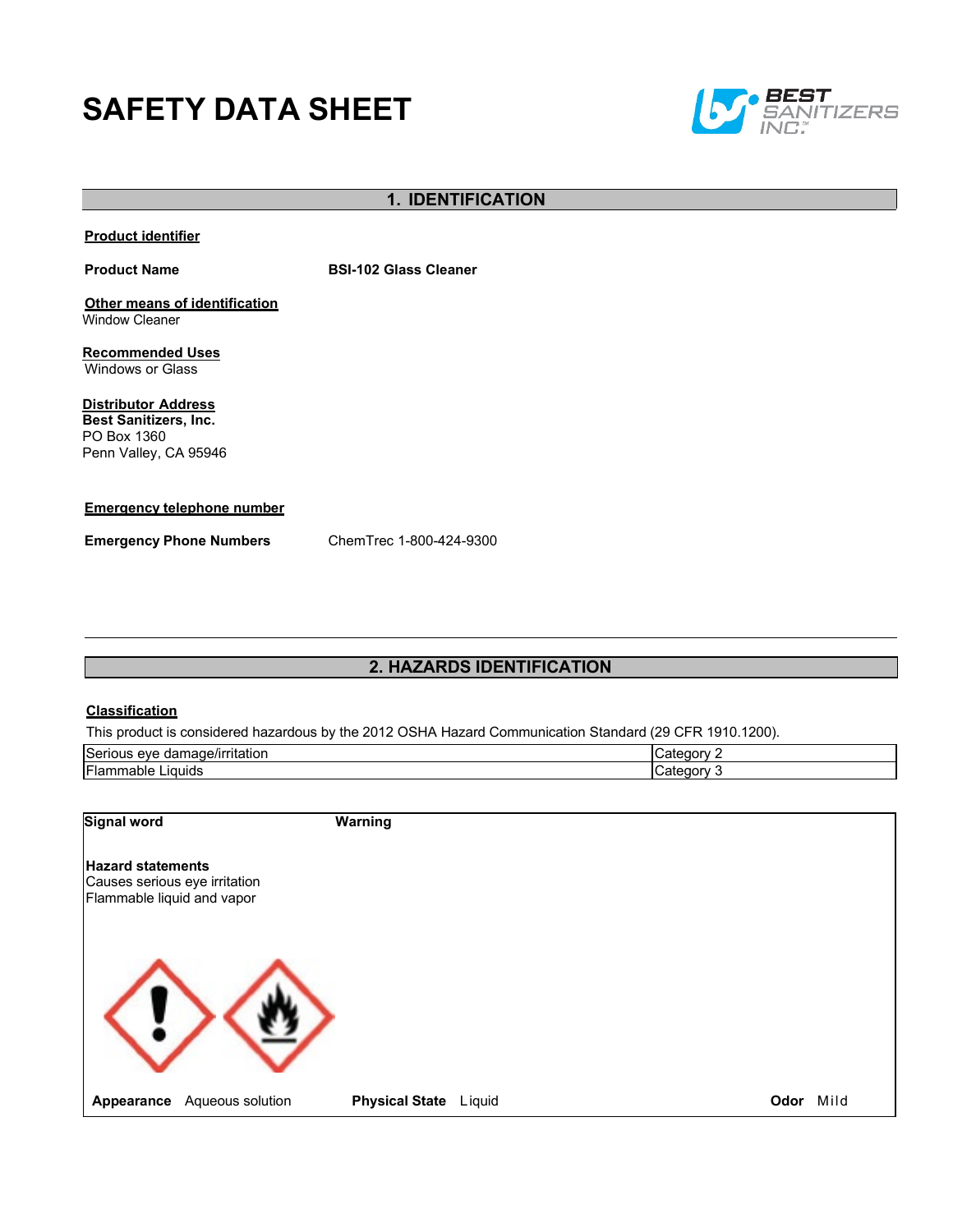#### **Precautionary Statements - Prevention**

Wash face, hands and any exposed skin thoroughly after handling. Keep away from heat/sparks/open flames/hot surfaces-----No Smoking. Keep container tightly closed. Ground/bond container and receiving equipment. Use explosion-proof electrical/ventilating/lighting/equipment. Use only non-sparking tools. Take precautionary measures against static discharge. Wear protective gloves/protective clothing/eye protection/face protection.

# **Precautionary Statements - Response**

IF IN EYES: Rinse cautiously with water for several minutes. Remove contact lenses, if present and easy to do. Continue rinsing. If eye irritation persists: Get medical advice/attention.

IF ON SKIN (or hair): Remove/Take off immediately all contaminated clothing. Rinse skin (hair) with water/shower.

In case of fire: Use CO2, dry chemical, or foam for extinction.

#### **Precautionary Statements - Storage**

Store in a well-ventilated place. Keep Cool.

#### **Precautionary Statements - Disposal**

Dispose of contents/container to an approved waste disposal plant.

#### **Hazards not otherwise classified (HNOC)**

Not Applicable

#### **Other Information**

**First aid measures**

\*Causes mild skin irritation.

# **3. COMPOSITION/INFORMATION ON INGREDIENTS**

| <b>Chemical Name</b>                             | CAS No.       | Weight %      | <b>Trade Secret</b> |
|--------------------------------------------------|---------------|---------------|---------------------|
| Water                                            | 7732-18-5     | 72-80         |                     |
| Isopropyl alcohol                                | 67-63-0       | $10 - 17$     |                     |
| Propylene glycol n-butyl ether                   | 5131-66-8     | $6 - 11$      |                     |
| Trade Secret 1                                   | Proprietary   | $0.5 - 0.9$   |                     |
| Trade Secret 3                                   | Proprietary   | $0.1 - 0.5$   |                     |
| Trade Secret 2                                   | Proprietary   | $0.3 - 0.6$   |                     |
| Trade Secret 4                                   | Proprietary   | $0.1 - 0.3$   |                     |
| 2-Aminoethanol                                   | 141-43-5      | $0.3 - 0.9$   |                     |
| Ethylenediaminetetraacetic acid tetrasodium salt | $64 - 02 - 8$ | $0.05 - 0.15$ |                     |

\* The exact percentage (concentration) of composition has been withheld as a trade secret.

# **4. FIRST AID MEASURES**

| <b>Eye Contact</b>  | Hold eye(s) open and rinse slowly and gently with water for 15-20 minutes. Remove<br>contact lenses, if present, after first 5 minutes, then continue rinsing eye(s). Seek<br>immediate medical advice/attention.         |
|---------------------|---------------------------------------------------------------------------------------------------------------------------------------------------------------------------------------------------------------------------|
| <b>Skin Contact</b> | Wash off immediately with soap and plenty of water while removing all contaminated clothes<br>and shoes. Wash contaminated clothing and shoes before reuse. Get medical attention if<br>irritation develops and persists. |
| <b>Inhalation</b>   | Remove to fresh air. Administer oxygen if breathing is difficult. Call a physician if necessary.                                                                                                                          |
| Ingestion           | Do NOT induce vomiting. Drink plenty of water. Never give anything by mouth to an<br>unconscious person. Call a physician immediately.                                                                                    |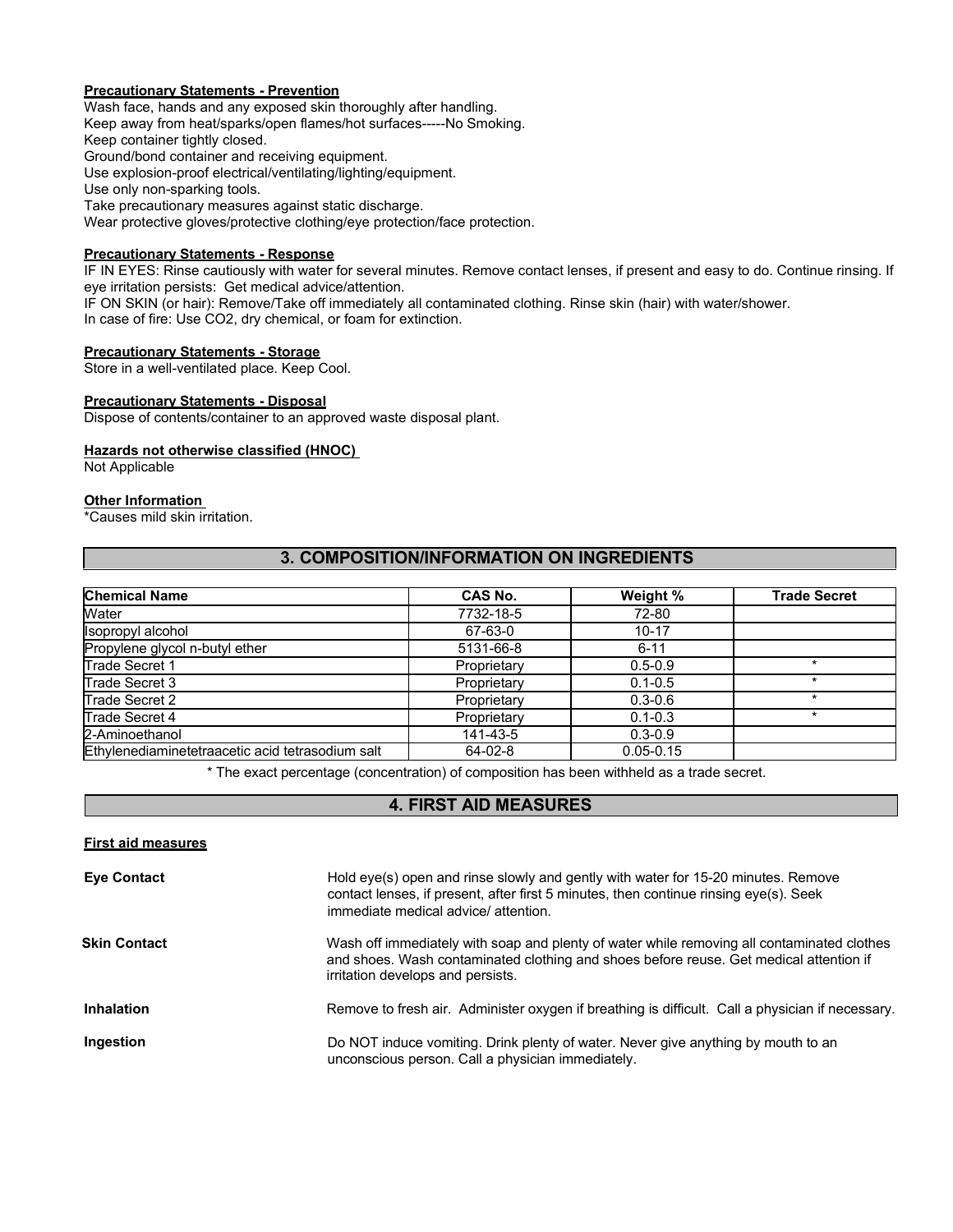#### **Most important symptoms and effects, both acute and delayed**

#### **Most Important Symptoms and Effects**

See Section 11 for symptom information

#### **Indication of any immediate medical attention and special treatment needed**

**Note to physicians:** Treat symptomatically.

# **5. FIRE-FIGHTING MEASURES**

## **Suitable Extinguishing Media**

Dry Chemical. Water spray (fog), Carbon dioxide (CO2), Foam.

#### **Unsuitable Extinguishing Media**

No Information available.

# **Specific Hazards Arising from the Chemical**

Flammable. Vapors may travel to source of ignition and flash back. **Hazardous combustion products**:

Carbon monoxide (CO); Carbon Dioxide (CO2).

#### **Protective equipment and precautions for firefighters**

As in any fire, wear self-contained breathing apparatus pressure-demand, MSHA/NIOSH (approved or equivalent) and full protective gear. Cool containers with flooding quantities of water until well after fire is out.

# **6. ACCIDENTAL RELEASE MEASURES**

## **Personal precautions, protective equipment and emergency procedures**

| <b>Personal Precautions</b>                          | Use personal protection recommended in Section 8. Ensure adequate ventilation,<br>especially in confined areas.                                                                                                                                                                                |
|------------------------------------------------------|------------------------------------------------------------------------------------------------------------------------------------------------------------------------------------------------------------------------------------------------------------------------------------------------|
| For emergency responders                             | Isolate area. Keep unnecessary personnel away.                                                                                                                                                                                                                                                 |
| <b>Environmental precautions</b>                     |                                                                                                                                                                                                                                                                                                |
| <b>Environmental Precautions</b>                     | Prevent entry into waterways, sewers, basements or confined areas. See Section<br>12 for additional ecological information.                                                                                                                                                                    |
| Methods and material for containment and cleaning up |                                                                                                                                                                                                                                                                                                |
| <b>Methods for Containment</b>                       | Prevent further leakage or spillage if safe to do so. Contain and collect spillage with non-<br>combustible absorbent material, (e.g. sand, earth, diatomaceous earth, vermiculite) and<br>place in container for disposal according to local/national regulations (See Section 13).           |
| <b>Methods for Cleaning Up</b>                       | Use clean non-sparking tools to collect absorbed material. May be ignited by friction, heat,<br>sparks or flames. Collect spillage. Soak up with inert absorbent material. Sweep up and<br>shovel into suitable containers for disposal. Following product recovery, flush area with<br>water. |

#### **7. HANDLING AND STORAGE**

# **Precautions for safe handling**

**Handling** Keep away from heat, sparks, flame and other sources of ignition (i.e., pilot lights, electric motors and static electricity). Take precautionary measures against static discharges. Do not eat, drink or smoke when using this product. Use personal protection recommended in Section 8. Avoid contact with skin, eyes or clothing. Use only in well-ventilated areas. Avoid breathing vapors or mists. Wash thoroughly after handling. Handle in accordance with good industrial hygiene and safety practice.

#### **Conditions for safe storage, including any incompatibilities**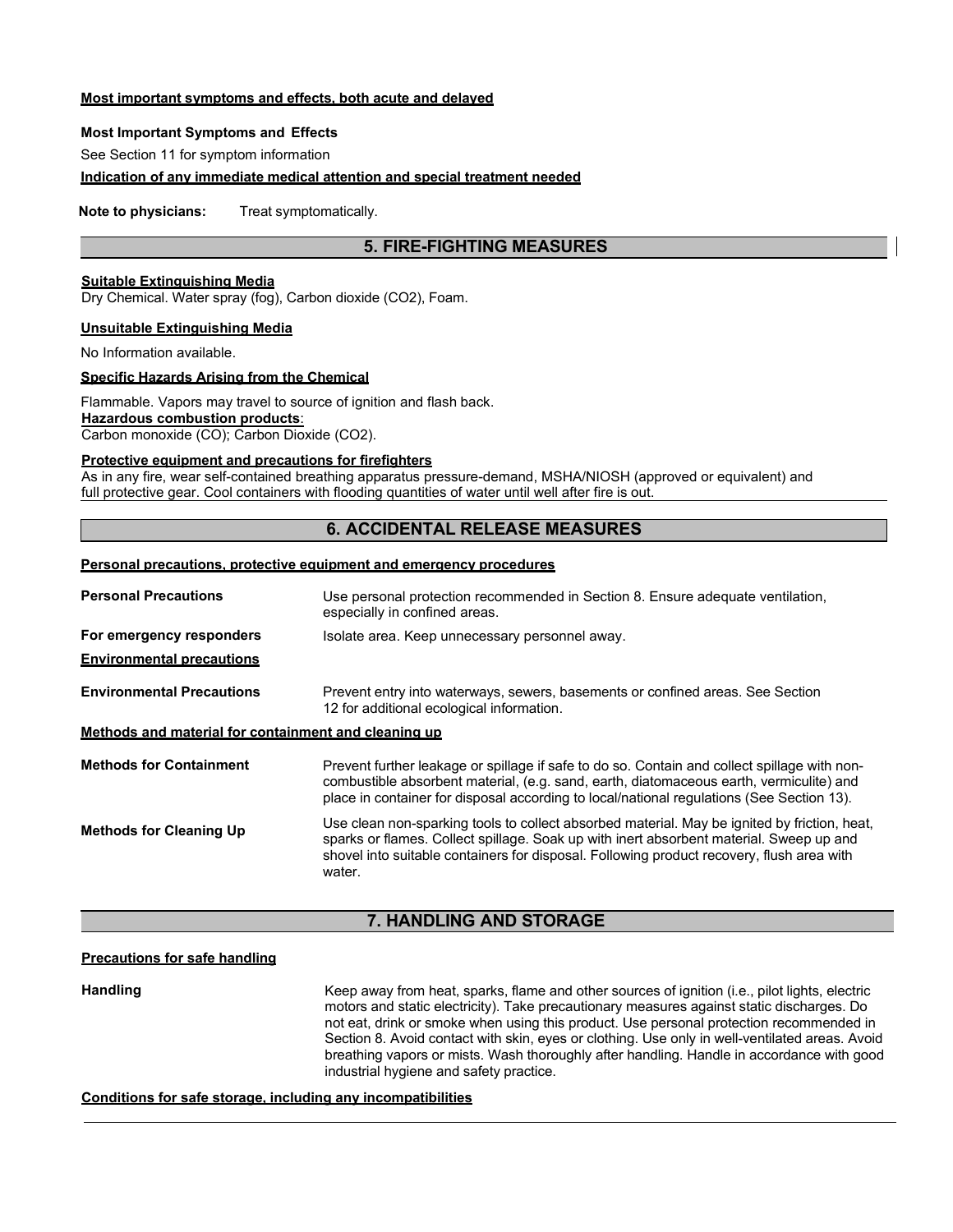Keep containers tightly closed in a dry, cool and well-ventilated place. Keep from freezing. Keep away from heat, sparks, flame and other sources of ignition (i.e., pilot lights, electric motors and static electricity).

Heat, sparks, open flame, other ignition sources. Reacts violently with strong oxidants such as nitric acid and silver nitrate causing fire and explosion hazard. Reacts slowly with calcium hypochlorite and ammonia causing fire and explosion hazard.

# **8. EXPOSURE CONTROLS/PERSONAL PROTECTION**

#### **Control parameters**

#### **Exposure Guidelines**

| <b>Chemical Name</b>         | <b>ACGIH TLV</b>                     | <b>OSHA PEL</b>                                                                        | <b>NIOSH IDLH</b>                                                                            |
|------------------------------|--------------------------------------|----------------------------------------------------------------------------------------|----------------------------------------------------------------------------------------------|
| Isopropyl Alcohol<br>67-63-0 | STEL: 400 ppm<br><b>TWA: 200 ppm</b> | TWA: 400 ppm<br>TWA: 980 mg/m3<br>(vacated)STEL: 500 ppm<br>(vacated) STEL: 1225 mg/m3 | IDLH: 2000 ppm<br><b>TWA: 400 ppm</b><br>TWA: 980 mg/m3<br>STEL: 500 ppm<br>STEL: 1225 mg/m3 |
| 2-Aminoethanol<br>141-43-5   | STEL: 6 ppm<br>TWA: 3 ppm            | TWA: 3 ppm<br>TWA: 6 mg/m3<br>(vacated)STEL: 6 ppm<br>(vacated) STEL: 15 mg/m3         | IDLH: 30 ppm<br>TWA: 3 ppm<br>TWA: $8 \text{ mg/m}$ 3<br>STEL: 6 ppm<br>STEL: 15 mg/m3       |

*ACGIH TLV: American Conference of Governmental Industrial Hygienists - Threshold Limit Value. OSHA PEL: Occupational Safety and Health Administration - Permissible Exposure Limits. NIOSH IDLH: Immediately Dangerous to Life or Health.*

#### **Appropriate engineering controls**

| <b>Engineering Controls</b>                                           | Showers, eyewash stations, ventilation system.                                                                                                                                                                                                                                                                                   |  |  |
|-----------------------------------------------------------------------|----------------------------------------------------------------------------------------------------------------------------------------------------------------------------------------------------------------------------------------------------------------------------------------------------------------------------------|--|--|
| Individual protection measures, such as personal protective equipment |                                                                                                                                                                                                                                                                                                                                  |  |  |
| <b>Eye/Face Protection</b>                                            | Wear safety glasses with side shields (or goggles).                                                                                                                                                                                                                                                                              |  |  |
| <b>Skin and Body Protection</b>                                       | Wear protective NeopreneTM gloves. Rubber gloves. Normal work clothing (long sleeved<br>shirt and long pants) is recommended. Apron recommended.                                                                                                                                                                                 |  |  |
| <b>Respiratory Protection</b>                                         | If exposure limits are exceeded or irritation is experienced, NIOSH/MSHA approved respiratory<br>protection should be worn. Positive-pressure supplied air respirators may be required for high<br>airborne contaminant concentrations. Respiratory protection must be provided in accordance<br>with current local regulations. |  |  |
| <b>Hygiene Measures</b>                                               | Wash face, hands and any exposed skin thoroughly after handling. Wash contaminated<br>clothing and shoes before reuse. Do not Eat, Drink or Smoke when using this product.                                                                                                                                                       |  |  |

# **9. PHYSICAL AND CHEMICAL PROPERTIES**

#### **Physical and Chemical Properties**

| Formula                                                        | See Section 3                                                      |                                                                            |                                  |
|----------------------------------------------------------------|--------------------------------------------------------------------|----------------------------------------------------------------------------|----------------------------------|
| <b>Physical State</b><br>Appearance<br>Color<br>Property<br>pH | Liauid<br>Aqueous solution<br>Clear, Blue<br><b>Values</b><br>10.5 | Odor<br><b>Odor Threshold</b><br><b>Remarks/ Method</b><br>$+/- 1$ @ 21 °C | Mild<br>No information available |
| Melting/freezing point                                         | $-9^{\circ}$ C / 16 $^{\circ}$ F                                   | None known                                                                 |                                  |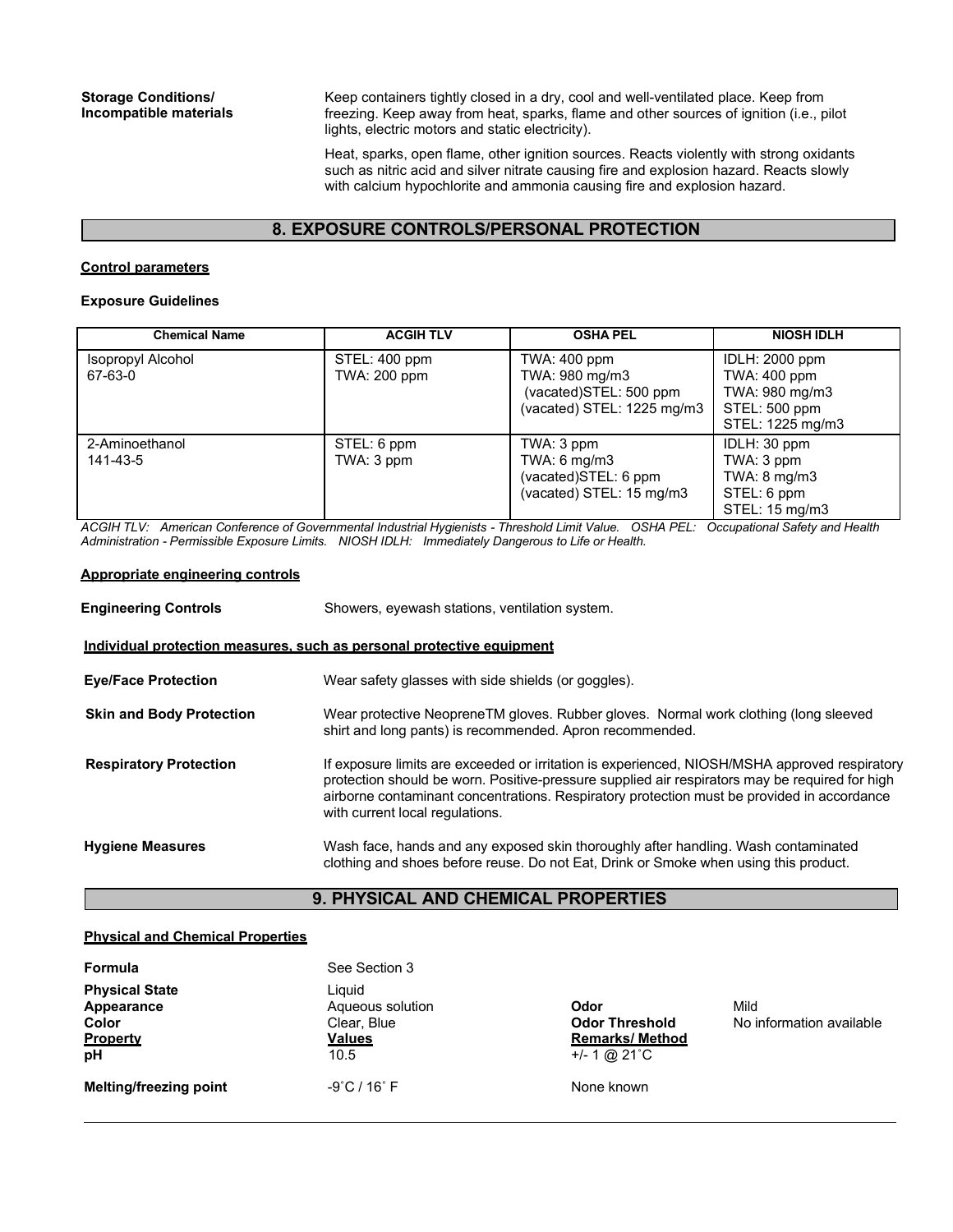| Boiling point / boiling range<br><b>Flash Point</b> | No information available.<br>$\sim$ 33°C / $\sim$ 91°F | None known<br>Closed cup |
|-----------------------------------------------------|--------------------------------------------------------|--------------------------|
| <b>Evaporation rate</b>                             | No data available                                      | None known               |
| Flammability (solid, gas)                           | No data available                                      | None known               |
| <b>Flammability Limits in Air</b>                   |                                                        |                          |
| Upper flammability limit                            | No data available                                      | None known               |
| Lower flammability limit                            | No data available                                      | None known               |
| Vapor pressure                                      | No data available                                      | None known               |
| Vapor density                                       | No data available                                      | None known               |
| <b>Specific Gravity</b>                             | $0.97$ g/cc                                            | None known               |
| <b>Water Solubility</b>                             | Soluble in water.                                      | None known               |
| Solubility in other solvents                        | No data available                                      | None known               |
| <b>Partition coefficient:</b>                       | No data available                                      | None known               |
| <b>Autoignition temperature</b>                     | No data available                                      | None known               |
| Decomposition temperature                           | No data available                                      | None known               |
| <b>Kinematic viscosity</b>                          | No data available                                      | None known               |
| <b>Dynamic viscosity</b>                            | No data available                                      | None known               |

# **10. STABILITY AND REACTIVITY**

#### **Reactivity**

No data available.

#### **Chemical stability**

Stable under recommended storage conditions.

#### **Possibility of Hazardous Reactions**

None under normal processing.

#### **Conditions to avoid**

Heat, flames and sparks.

#### **Incompatible materials**

Heat, sparks, open flame, other ignition sources. Reacts violently with strong oxidants such as nitric acid and silver nitrate causing fire and explosion hazard. Reacts slowly with calcium hypochlorite and ammonia causing fire and explosion hazard.

#### **Hazardous Decomposition Products**

Carbon monoxide (CO). Carbon dioxide (CO2).

# **11. TOXICOLOGICAL INFORMATION**

## **Information on likely routes of exposure**

| <b>Inhalation</b>   | Inhalation of vapors in high concentration may cause irritation of respiratory system. |
|---------------------|----------------------------------------------------------------------------------------|
| <b>Eve Contact</b>  | Irritating to eyes.                                                                    |
| <b>Skin Contact</b> | Prolonged contact may cause irritation.                                                |
| Ingestion           | Harmful if swallowed.                                                                  |

#### **Component Information**

| <b>Chemical Name</b>                                           | Oral LD50                                       | <b>Dermal LD50</b>                              | <b>Inhalation LC50</b>   |
|----------------------------------------------------------------|-------------------------------------------------|-------------------------------------------------|--------------------------|
| 2-Aminoethanol<br>141-43-5                                     | $= 1720$ mg/kg (Rat)                            | $= 1000$ mg/kg (Rabbit)<br>$= 1$ mL/kg (Rabbit) |                          |
| Isopropyl alcohol<br>67-63-0                                   | $= 1870$ mg/kg (Rat)                            | $= 4059$ mg/kg (Rabbit)                         | $= 72600$ mg/m3 (Rat) 4h |
| Propylene glycol n-butyl ether<br>5131-66-8                    | $= 5660 \mu L/kg (Rat)$<br>$= 1900$ mg/kg (Rat) | $=$ 3100 mg/kg (Rabbit)                         |                          |
| Trade Secret 1                                                 | $= 5170$ mg/kg (Rat)                            |                                                 |                          |
| Ethylenediaminetetraacetic acid<br>tetrasodium salt<br>64-02-8 | $= 10$ g/kg (Rat)<br>$=1658$ mg/kg (Rat)        |                                                 |                          |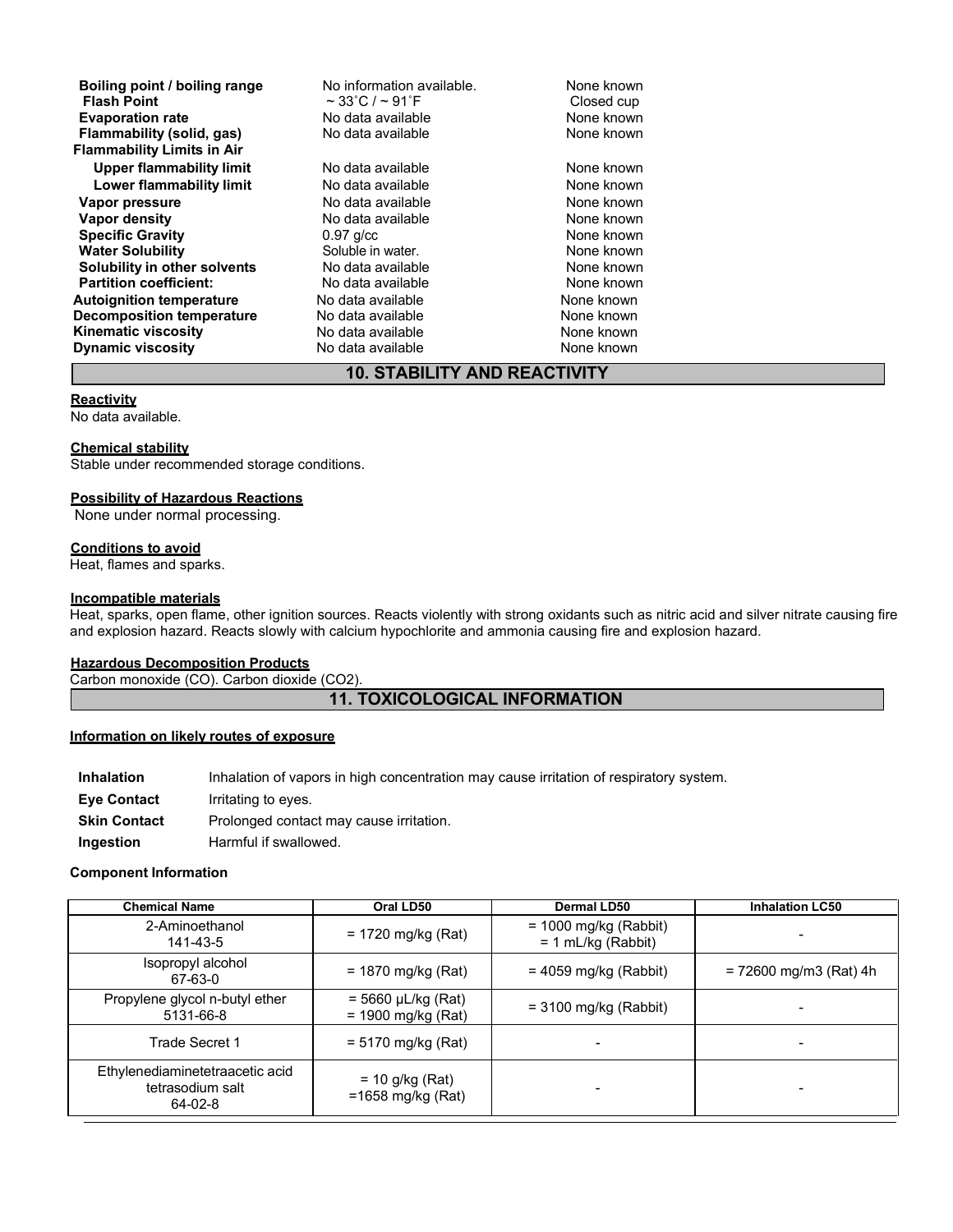## **Information on toxicological effects**

| Symptoms               | No information available.                                                                                                                                    |
|------------------------|--------------------------------------------------------------------------------------------------------------------------------------------------------------|
| Sensitization          | Delayed and immediate effects as well as chronic effects from short and long-term exposure<br>No Information Available                                       |
| Germ cell mutagenicity | No Information Available                                                                                                                                     |
| Carcinogenicity        | The table below lists whether each agency has listed an ingredient as a carcinogen.<br>IARC: Group 3 (Not classifiable as to its carcinogenicity to humans). |

OSHA: X = Present

| <b>Chemical Name</b>         | ACGIH                    | <b>IARC</b> | <b>NTP</b> | OSHA |
|------------------------------|--------------------------|-------------|------------|------|
| Isopropyl alcohol<br>67-63-0 | $\overline{\phantom{a}}$ | Group 3     | -          |      |

| Reproductive toxicity    | No Information Available |
|--------------------------|--------------------------|
| STOT single exposure     | No Information Available |
| STOT repeated exposure   | No Information Available |
| <b>Aspiration Hazard</b> | No Information Available |

#### **Numerical measures of toxicity –Product Information The following values are calculated based on Chapter 3.1 of the GHS document mg/kg.**

| Oral LD50          | 13852 mg/kg |
|--------------------|-------------|
| <b>Dermal LD50</b> | 16437 mg/kg |
| Mist               | 537.80 mg/l |

# **12. Ecological Data**

# **Ecotoxicity**

9.50515% of the mixture consists of components(s) of unknown hazards to the aquatic environment.

| <b>Chemical Name</b>                   | <b>Algae/Aquatic Plants</b>                     | Fish                                                                          | <b>Crustacea</b>                                |  |
|----------------------------------------|-------------------------------------------------|-------------------------------------------------------------------------------|-------------------------------------------------|--|
|                                        | 1000: 96 h Desmodesmus<br>subspicatus mg/L EC50 | 9640: 96 h Pimephales promelas                                                | 13299: 48 h Daphnia magna                       |  |
| Isopropyl alcohol<br>67-63-0           | 1000: 72 h Desmodesmus<br>subspicatus mg/L EC50 | mg/L LC50 flow-through 11130: 96 h<br>Pimephales promelas mg/L LC50<br>static | mg/L EC50                                       |  |
|                                        |                                                 | 1400000: 96 h Lepomis macrochirus                                             |                                                 |  |
|                                        |                                                 | µg/L LC50                                                                     |                                                 |  |
|                                        |                                                 | 37: 96 h Lepomis macrochirus mg/L<br>LC50 static                              | 36: 48 h Daphnia magna mg/L<br>EC <sub>50</sub> |  |
| Trade Secret 1                         |                                                 | 20-40: 96 h Oncorhynchus mykiss<br>mg/L LC50 semi-static                      |                                                 |  |
|                                        |                                                 | 24: 96 h Oncorhynchus mykiss mg/L<br>LC50 static                              |                                                 |  |
| Ethylenediaminetetraacetic             | 1.01: 72 h Desmodesmus                          | 59.8: 96 h Pimephales promelas mg/L<br>LC50 static                            | 610: 24 h Daphnia magna<br>mg/L EC50            |  |
| acid tetrasodium salt<br>$64 - 02 - 8$ | subspicatus mg/L EC50                           | 41: 96 h Lepomis macrochirus mg/L<br>LC50 static                              |                                                 |  |
| 2-Aminoethanol                         | 15: 72 h Desmodesmus                            | 227: 96 h Pimephales promelas mg/L<br>LC50 flow-through                       | 65: 48 h Daphnia magna mg/L<br>EC50             |  |
| 141-43-5                               | subspicatus mg/L EC50                           | 3684: 96 h Brachydanio rerio mg/L LC<br>static                                |                                                 |  |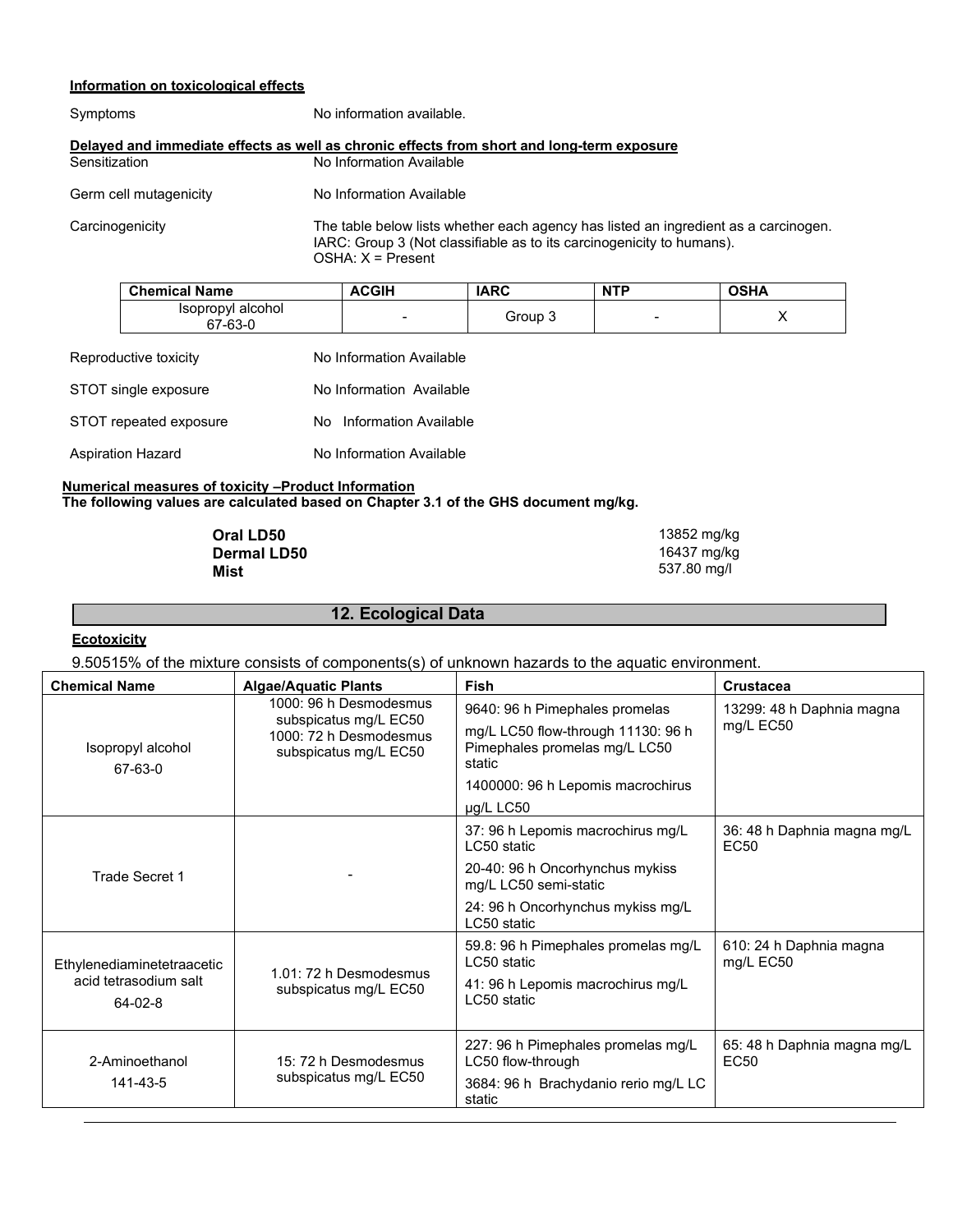| 300-1000: 96 h Lepomis macrochirus<br>mg/L LC50 static  |  |
|---------------------------------------------------------|--|
| 200: 96 h Oncorhynchus mykiss mg/L<br>LC50 flow-through |  |
| 114: 96 h Oncorhynchus mykiss mg/L<br>LC50 static       |  |

#### **Persistence and Degradability**

No Information Available.

#### **Bioaccumulation**

| <b>Chemical Name</b> | <b>Partition Coefficient</b> |
|----------------------|------------------------------|
| Isopropyl alcohol    | 0.05                         |
| 67-63-0              |                              |
| 2-Aminoethanol       | $-1.91$                      |
| 141-43-5             |                              |

#### **Mobility**

Soluble in water.

#### **Other adverse effects**

No information available.

# **13. DISPOSAL CONSIDERATIONS**

# **Disposal methods**

Disposal should be in accordance with applicable regional, national and local laws and regulations. **Contaminated packaging** Dispose of in accordance with federal, state and local regulations.

| <b>Chemical Name</b>         | <b>California Hazardous Waste Status</b> |  |  |
|------------------------------|------------------------------------------|--|--|
| Isopropyl alcohol<br>67-63-0 | Toxic; Ignitable                         |  |  |

# **14. TRANSPORT INFORMATION**

| <b>DOT</b>                             |                                                  |
|----------------------------------------|--------------------------------------------------|
| UN/ID No.                              | 1993                                             |
| Proper shipping name                   | Flammable liquids, n.o.s. (contains isopropanol) |
| <b>Hazard Class</b>                    | 3                                                |
| <b>Packing Group</b>                   | Ш                                                |
| <b>Emergency Response Guide Number</b> | 128                                              |
|                                        |                                                  |

# **15. REGULATORY INFORMATION**

#### **Chemical Inventories**

**TSCA** Complies

**DSL/NDSL** Complies

**EINECS/EIINCS** Does not comply

**TSCA** - United States Toxic Substances Control Act Section 8(b) Inventory **DSL/NDSL** - Canadian Domestic Substances List/Non-Domestic Substances List

**EINECS/ELINCS** - European Inventory of Existing Chemical Substances/European List of Notified Chemical Substances

#### **U.S. Federal Regulations**

**SARA 313**

Section 313 of Title III of the Superfund Amendments and Reauthorization Act of 1986 (SARA). This product does not contain any